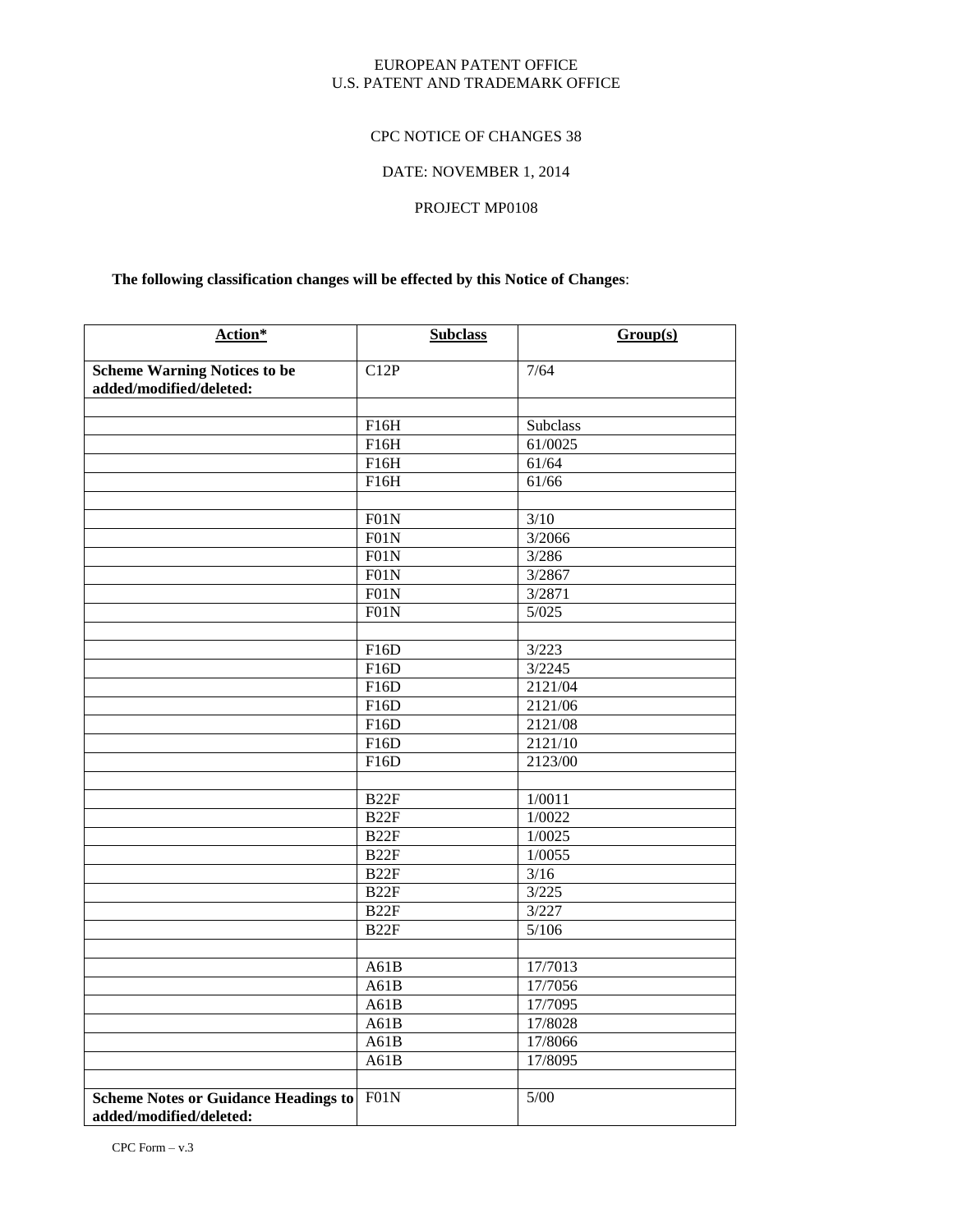#### DATE: NOVEMBER 1, 2014

#### PROJECT MP0108

| <b>Action*</b> | <b>Subclass</b> | <u>Group(s)</u> |
|----------------|-----------------|-----------------|
|                | F16H            | 57/00           |

**No other subclasses/groups are impacted by this Notice of Changes.**

#### **This Notice of Changes includes the following** *[Check the ones included]:*

- 1. CLASSIFICATION SCHEME CHANGES
	- A. New, Modified or Deleted Group(s)
	- $\boxtimes$  B. New, Modified or Deleted Warning Notice(s)
	- $\boxtimes$  C. New, Modified or Deleted Note(s) or Guidance Heading(s)
- 2. DEFINITIONS (New or Modified) A. DEFINITIONS (Full definition template)
	- B. DEFINITIONS (Definitions Quick Fix)
- 3. REVISION CONCORDANCE LIST (RCL)
- 4. CHANGES TO THE CPC-TO-IPC CONCORDANCE LIST (CICL)
- 5. CROSS-REFERENCE LIST (CRL)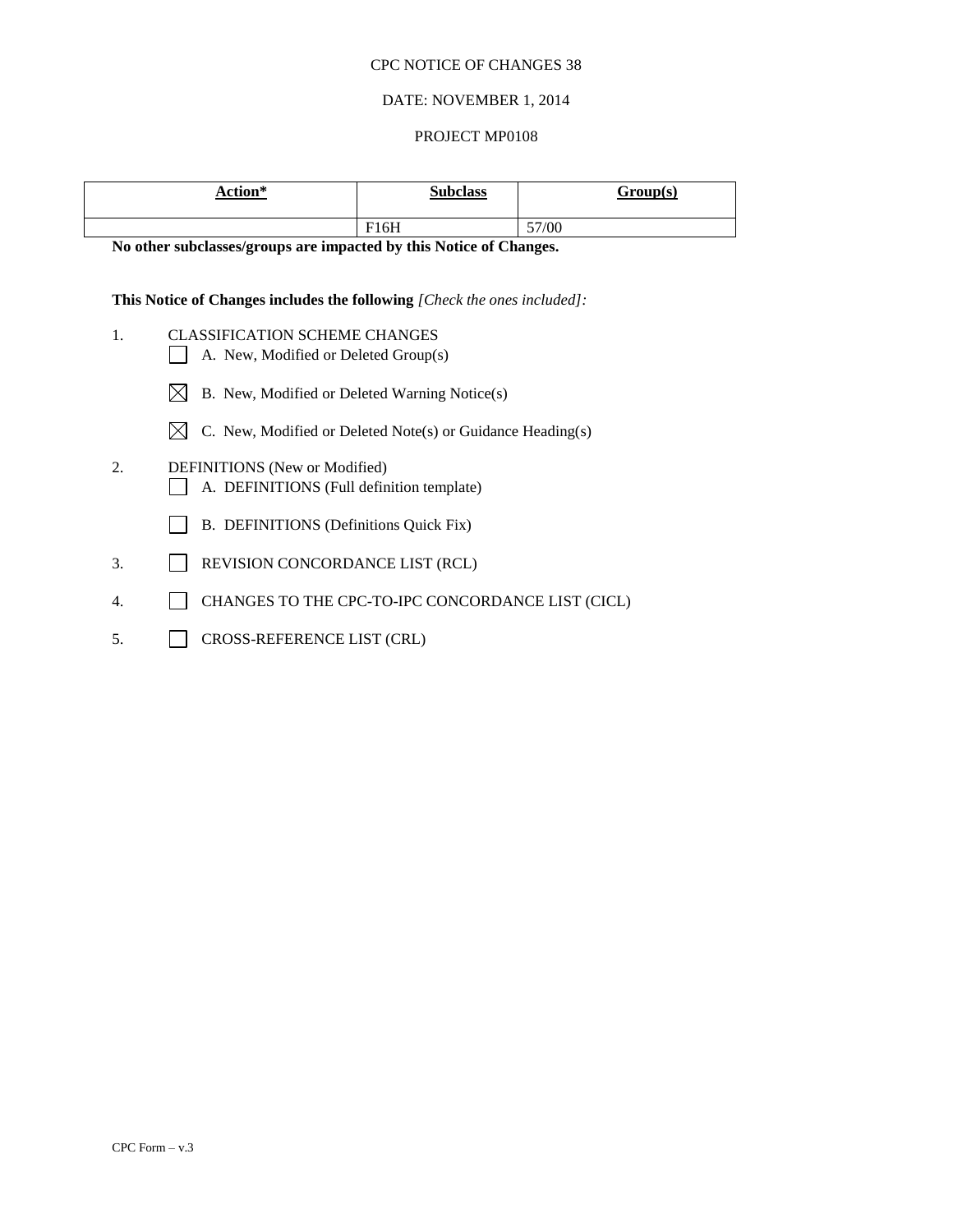#### DATE: NOVEMBER 1, 2014

#### PROJECT MP0108

## 1. CLASSIFICATION SCHEME CHANGES

# B. New, Modified or Deleted Warning notice(s)

| Type*     | <b>Location</b>                | <b>Old Warning notice</b>                                                                                                                                                                                                                                                                                                                                                                                                                                                                                                                                                                                                                                                                                                                                                                                        | <b>New/Modified Warning notice</b> |
|-----------|--------------------------------|------------------------------------------------------------------------------------------------------------------------------------------------------------------------------------------------------------------------------------------------------------------------------------------------------------------------------------------------------------------------------------------------------------------------------------------------------------------------------------------------------------------------------------------------------------------------------------------------------------------------------------------------------------------------------------------------------------------------------------------------------------------------------------------------------------------|------------------------------------|
| D         | C12P7/64                       | <b>WARNING</b><br>This group is not complete<br>pending a reorganisation. See<br>also C11C1/045                                                                                                                                                                                                                                                                                                                                                                                                                                                                                                                                                                                                                                                                                                                  | None                               |
| ${\bf D}$ | F16H (after<br>subclass title) | <b>WARNING</b><br>CPC - F16H - 2013.04 -<br>Interleaved - page 1<br>1. The following IPC groups<br>are not used in the CPC<br>system. Subject matter<br>covered by these groups is<br>classified in the following<br>CPC groups:<br>F16H 48/00 covered by F16H<br>1/38;<br>F16H 48/02 covered by B60K<br>F16H 48/04 covered by B60K<br>F16H 48/06 covered by F16H<br>1/38;<br>F16H 48/08 covered by F16H<br>1/40;<br>F16H 48/10 covered by F16H<br>$1/42$ :<br>F16H 48/12 covered by F16H<br>35/04;<br>F16H 48/14 covered by F16H<br>35/04 C;<br>F16H 48/16 covered by F16H<br>35/04, F16H 41/00;<br>F16H 48/18 covered by F16H<br>39/40;<br>F16H 48/20 covered by F16H<br>$1/44$ ;<br>F16H 48/22 covered by F16H<br>$1/44$ ;<br>F16H 48/24 covered by F16H<br>$1/44$ ;<br>F16H 48/26 covered by F16H<br>1/45 S; | None                               |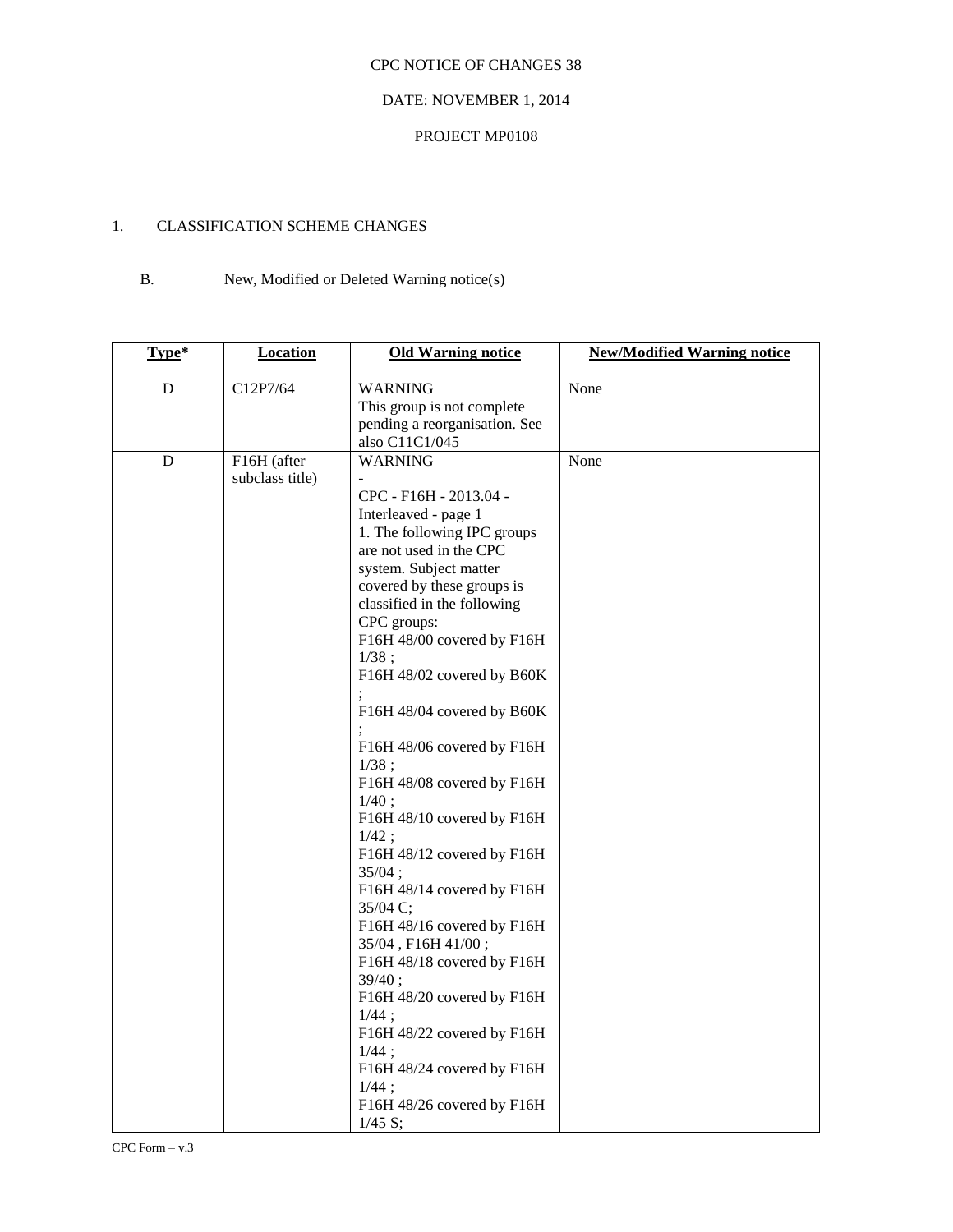# DATE: NOVEMBER 1, 2014

#### PROJECT MP0108

| Type*     | <b>Location</b> | <b>Old Warning notice</b>                                                                                                                                                              | <b>New/Modified Warning notice</b> |
|-----------|-----------------|----------------------------------------------------------------------------------------------------------------------------------------------------------------------------------------|------------------------------------|
|           |                 | F16H 48/28 covered by F16H<br>1/45, F16H 1/45 B, F16H<br>1/45 C;<br>F16H 48/30 covered by F16H<br>$1/44 S$ .                                                                           |                                    |
| D         | F16H 61/0025    | <b>WARNING</b>                                                                                                                                                                         | None                               |
|           |                 | Group F16H 61/0025 and<br>subgroups are not complete<br>pending a reorganisation, see<br>also F16H 61/00K                                                                              |                                    |
| D         | F16H 61/64      | <b>WARNING</b>                                                                                                                                                                         | None                               |
|           |                 | New subgroups of IPC8<br>introduced in October 2004<br>are not complete.<br>Documents from F16H 61/00<br>and subgroups are in the<br>process of being<br>reorganised to the new groups |                                    |
| D         | F01N 3/10       | <b>WARNING</b>                                                                                                                                                                         | None                               |
|           |                 | New subgroups of F01N 3/10<br>are not complete pending a<br>reorganisation                                                                                                             |                                    |
| D         | F01N 3/2066     | <b>WARNING</b>                                                                                                                                                                         | None                               |
|           |                 | This subgroup is not complete<br>pending a reorganisation. See<br>also<br>group F01N 3/206 for<br>documents published before<br>March 2004.                                            |                                    |
| D         | F01N 3/286      | <b>WARNING</b>                                                                                                                                                                         | None                               |
|           |                 | This group is not complete<br>pending a reorganisation. See<br>also F01N 3/2853 and F01N<br>3/2857                                                                                     |                                    |
| ${\bf D}$ | F01N 3/2867     | <b>WARNING</b>                                                                                                                                                                         | None                               |
|           |                 | This group is not complete<br>pending a reorganisation. See<br>also F01N 3/2853 and F01N<br>3/2857                                                                                     |                                    |
| ${\bf D}$ | F01N 3/2871     | <b>WARNING</b>                                                                                                                                                                         | None                               |
|           |                 | This group is not complete<br>pending a reorganisation. See<br>also F01N 3/2853 and F01N<br>3/2857                                                                                     |                                    |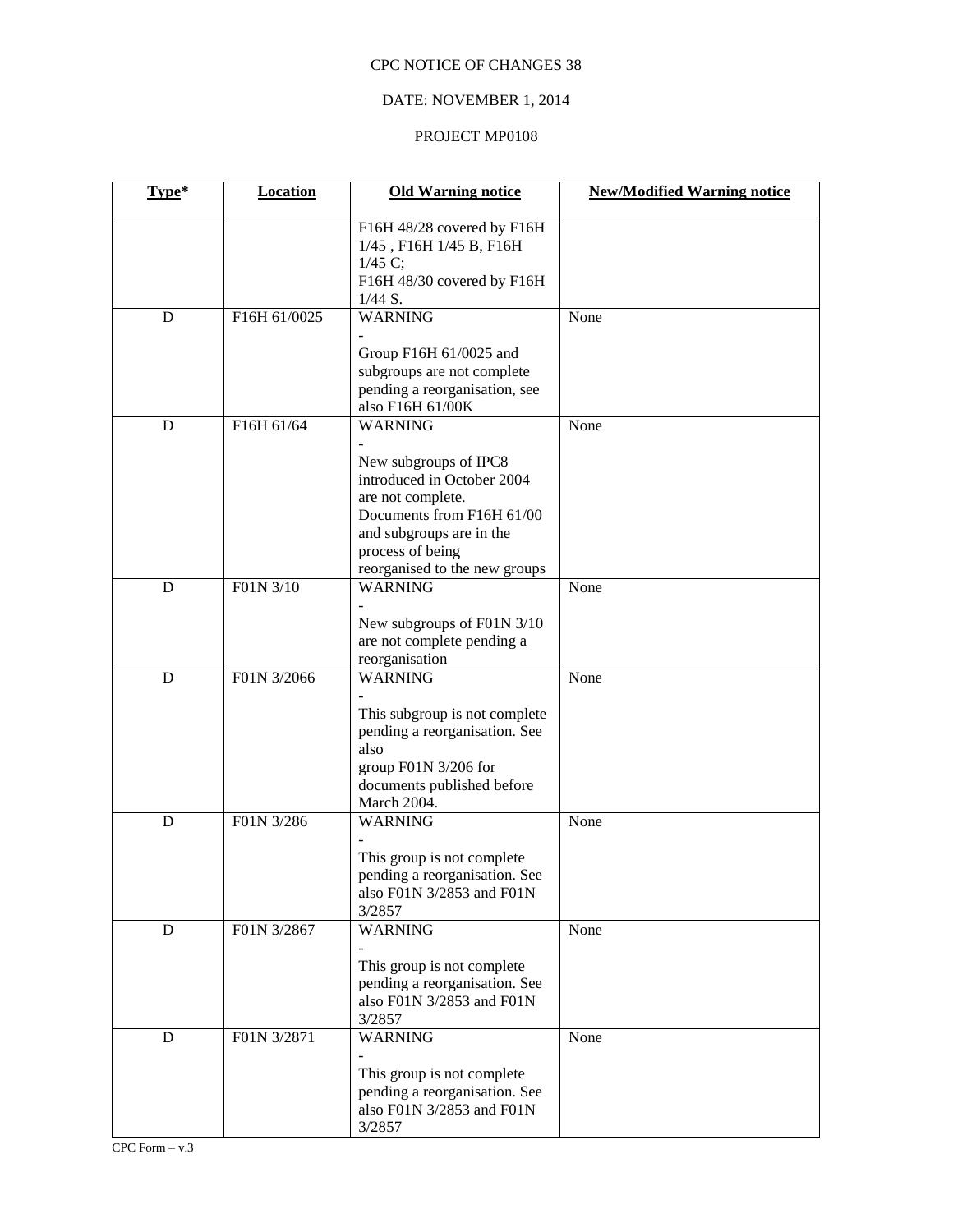## DATE: NOVEMBER 1, 2014

# PROJECT MP0108

| Type*       | <b>Location</b> | <b>Old Warning notice</b>                                                                                                                                  | <b>New/Modified Warning notice</b> |
|-------------|-----------------|------------------------------------------------------------------------------------------------------------------------------------------------------------|------------------------------------|
| $\mathbf D$ | F01N 5/025      | <b>WARNING</b>                                                                                                                                             | None                               |
|             |                 | This group is not complete<br>pending a reorganisation. See<br>also F01N 5/02                                                                              |                                    |
| D           | F16D3/223       | <b>WARNING</b><br>Groups F16D 3/2233 and<br>F16D 3/2237 are not yet<br>complete pending a<br>reorganisation; see also this<br>group                        | None                               |
| D           | F16D3/2245      | <b>WARNING</b><br>Not complete pending a<br>reorganisation, see also group<br>F16D<br>3/224                                                                | None                               |
| D           | F16D 2121/04    | <b>WARNING</b><br>Not complete; see also F16D<br>121/02                                                                                                    | None                               |
| D           | F16D 2121/06    | <b>WARNING</b><br>Not complete; see also F16D<br>121/12                                                                                                    | None                               |
| D           | F16D 2121/08    | <b>WARNING</b><br>Not complete; see also F16D<br>121/02                                                                                                    | None                               |
| D           | F16D 2121/10    | <b>WARNING</b><br>Not complete; see also F16D<br>121/12                                                                                                    | None                               |
| D           | F16D 2123/00    | <b>WARNING</b><br>When indexing in this group,<br>each kind of operation force<br>must be indexed in the<br>appropriate subgroups of<br>group F16D 2121/00 | None                               |
| D           | B22F1/0011      | <b>WARNING Groups</b><br>B22F1/0011 and B22F1/0014<br>are not complete, see also<br>B22F1/0007                                                             | None                               |
| D           | B22F1/0022      | {WARNING: Not complete,<br>see also B22F1/0018}                                                                                                            | None                               |
| D           | B22F1/0025      | {WARNING: Not complete,<br>see also B22F1/0018}                                                                                                            | None                               |
| D           | B22F1/0055      | {WARNING: Not complete,<br>see also B22F1/0007}                                                                                                            | None                               |
| D           | B22F3/16        | {WARNING: Subgroups of<br>B22F3/16 are not complete,<br>see also B22F3/16}                                                                                 | None                               |
| D           | B22F3/225       | [WARNING: Not complete,<br>see also B22F3/22]                                                                                                              | None                               |
| $\mathbf D$ | B22F3/227       | {WARNING: Not complete,                                                                                                                                    | None                               |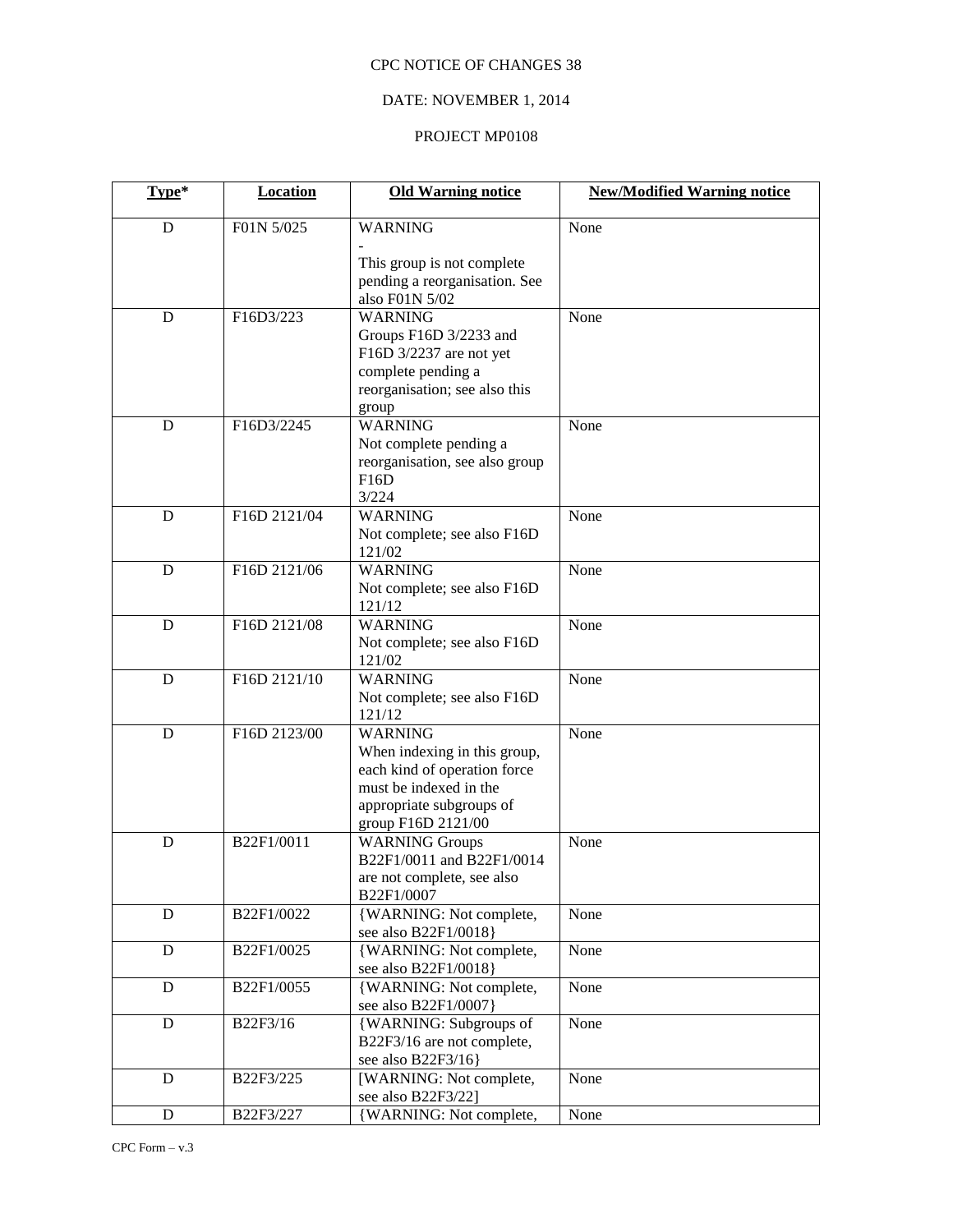# DATE: NOVEMBER 1, 2014

#### PROJECT MP0108

| Type*       | <b>Location</b> | <b>Old Warning notice</b>                                                                                   | <b>New/Modified Warning notice</b> |
|-------------|-----------------|-------------------------------------------------------------------------------------------------------------|------------------------------------|
|             |                 | see also B22F3/22}                                                                                          |                                    |
| D           | B22F5/106       | {WARNING: Not complete,<br>see also B22F5/10}                                                               | None                               |
| D           | A61B17/7013     | [WARNING:<br>incomplete, see A61B 17/7002<br>and A61B 17/7011 ]                                             | None                               |
| $\mathbf D$ | A61B17/7056     | <b>WARNING</b><br>Not complete, see also A61B<br>17/70 B, A61B 17/7032 and<br>A61B<br>17/7035               | None                               |
| D           | A61B17/7095     | <b>WARNING</b><br>This group is not complete<br>pending a reorganisation; see<br>also<br>group A61B 17/70 U | None                               |
| D           | A61B17/8028     | <b>WARNING</b><br>Not complete, see also A61B<br>17/68 and A61B 17/80                                       | None                               |
| D           | A61B17/8066     | <b>WARNING</b><br>Not complete, see also A61B<br>17/8061                                                    | None                               |
| D           | A61B17/8095     | [WARNING: incomplete see<br>A61B 17/809]<br><b>AND</b><br><b>WARNING</b><br>incomplete see A61B 17/80 S     | None                               |

 $N = new warning, M = modified warning, D = deleted warning$